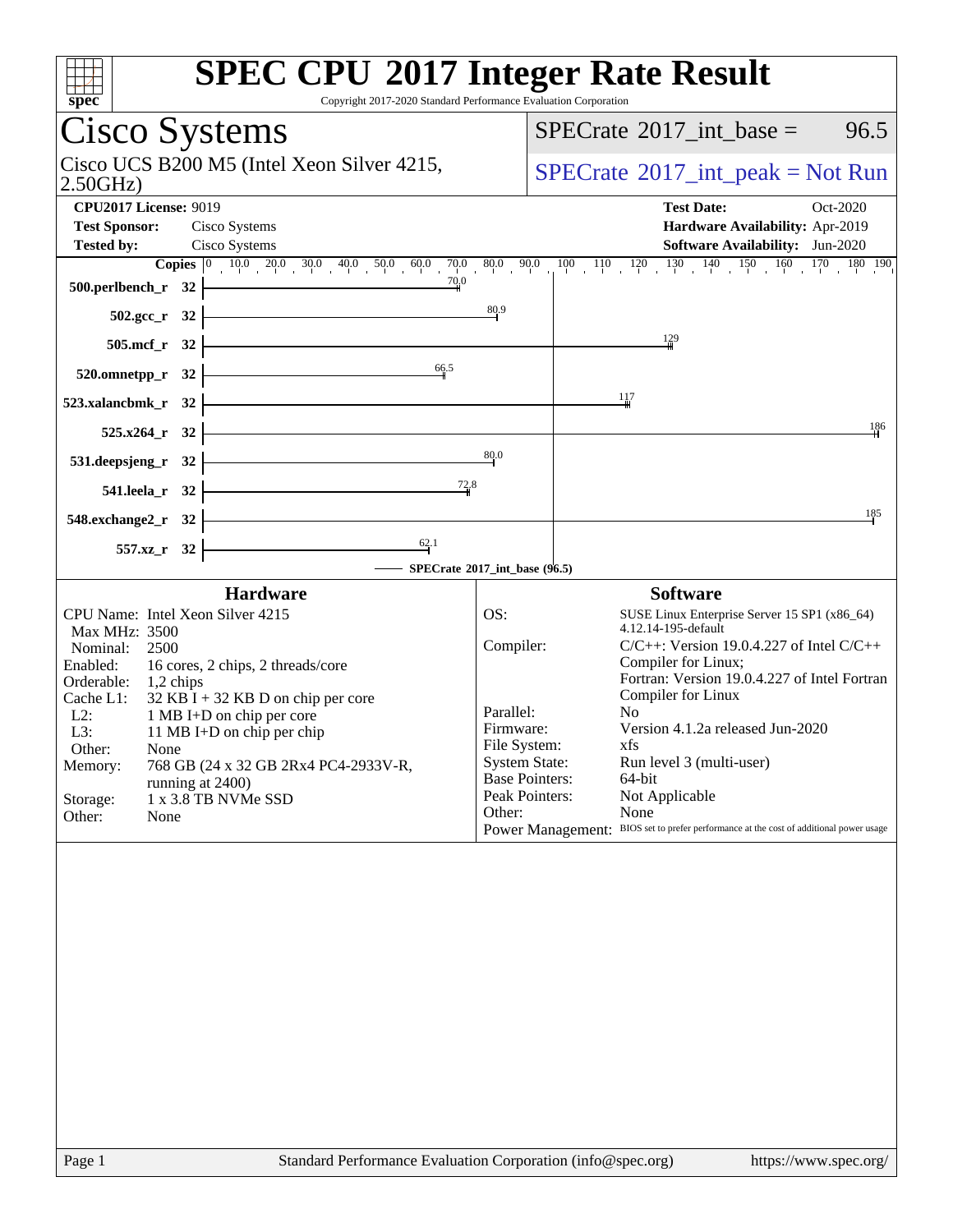

Copyright 2017-2020 Standard Performance Evaluation Corporation

# Cisco Systems

2.50GHz) Cisco UCS B200 M5 (Intel Xeon Silver 4215,  $\vert$ [SPECrate](http://www.spec.org/auto/cpu2017/Docs/result-fields.html#SPECrate2017intpeak)®[2017\\_int\\_peak = N](http://www.spec.org/auto/cpu2017/Docs/result-fields.html#SPECrate2017intpeak)ot Run

[SPECrate](http://www.spec.org/auto/cpu2017/Docs/result-fields.html#SPECrate2017intbase)<sup>®</sup>2017 int base = 96.5

**[CPU2017 License:](http://www.spec.org/auto/cpu2017/Docs/result-fields.html#CPU2017License)** 9019 **[Test Date:](http://www.spec.org/auto/cpu2017/Docs/result-fields.html#TestDate)** Oct-2020 **[Test Sponsor:](http://www.spec.org/auto/cpu2017/Docs/result-fields.html#TestSponsor)** Cisco Systems **[Hardware Availability:](http://www.spec.org/auto/cpu2017/Docs/result-fields.html#HardwareAvailability)** Apr-2019 **[Tested by:](http://www.spec.org/auto/cpu2017/Docs/result-fields.html#Testedby)** Cisco Systems **[Software Availability:](http://www.spec.org/auto/cpu2017/Docs/result-fields.html#SoftwareAvailability)** Jun-2020

## **[Results Table](http://www.spec.org/auto/cpu2017/Docs/result-fields.html#ResultsTable)**

|                                           | <b>Base</b>   |                |                |                |             | <b>Peak</b>    |       |               |                |              |                |              |                |              |
|-------------------------------------------|---------------|----------------|----------------|----------------|-------------|----------------|-------|---------------|----------------|--------------|----------------|--------------|----------------|--------------|
| <b>Benchmark</b>                          | <b>Copies</b> | <b>Seconds</b> | Ratio          | <b>Seconds</b> | Ratio       | <b>Seconds</b> | Ratio | <b>Copies</b> | <b>Seconds</b> | <b>Ratio</b> | <b>Seconds</b> | <b>Ratio</b> | <b>Seconds</b> | <b>Ratio</b> |
| $500.$ perlbench_r                        | 32            | 721            | 70.7           | 728            | 70.0        | 728            | 69.9  |               |                |              |                |              |                |              |
| $502.\text{gcc}$ <sub>r</sub>             | 32            | 558            | 81.1           | 561            | 80.7        | 560            | 80.9  |               |                |              |                |              |                |              |
| $505$ .mcf r                              | 32            | 401            | <u>129</u>     | 404            | 128         | 400            | 129   |               |                |              |                |              |                |              |
| 520.omnetpp_r                             | 32            | 632            | 66.5           | 635            | 66.2        | 632            | 66.5  |               |                |              |                |              |                |              |
| 523.xalancbmk_r                           | 32            | 288            | 117            | 290            | <u> 117</u> | 290            | 116   |               |                |              |                |              |                |              |
| 525.x264 r                                | 32            | 301            | 186            | 303            | 185         | 302            | 186   |               |                |              |                |              |                |              |
| $531.$ deepsjeng $_r$                     | 32            | 458            | 80.0           | 458            | 80.0        | 458            | 80.0  |               |                |              |                |              |                |              |
| 541.leela r                               | 32            | 728            | 72.8           | 723            | 73.3        | 730            | 72.6  |               |                |              |                |              |                |              |
| 548.exchange2_r                           | 32            | 454            | 185            | 454            | 184         | 454            | 185   |               |                |              |                |              |                |              |
| 557.xz r                                  | 32            | 556            | 62.2           | 556            | 62.1        | 556            | 62.1  |               |                |              |                |              |                |              |
| $SPECrate^{\circ}2017$ int base =<br>96.5 |               |                |                |                |             |                |       |               |                |              |                |              |                |              |
| $SPECrate^{\circ}2017\_int\_peak =$       |               |                | <b>Not Run</b> |                |             |                |       |               |                |              |                |              |                |              |

Results appear in the [order in which they were run.](http://www.spec.org/auto/cpu2017/Docs/result-fields.html#RunOrder) Bold underlined text [indicates a median measurement.](http://www.spec.org/auto/cpu2017/Docs/result-fields.html#Median)

## **[Submit Notes](http://www.spec.org/auto/cpu2017/Docs/result-fields.html#SubmitNotes)**

 The numactl mechanism was used to bind copies to processors. The config file option 'submit' was used to generate numactl commands to bind each copy to a specific processor. For details, please see the config file.

## **[Operating System Notes](http://www.spec.org/auto/cpu2017/Docs/result-fields.html#OperatingSystemNotes)**

Stack size set to unlimited using "ulimit -s unlimited"

## **[Environment Variables Notes](http://www.spec.org/auto/cpu2017/Docs/result-fields.html#EnvironmentVariablesNotes)**

```
Environment variables set by runcpu before the start of the run:
LD_LIBRARY_PATH =
      "/home/cpu2017/lib/intel64:/home/cpu2017/lib/ia32:/home/cpu2017/je5.0.1-
```
### 32"

## **[General Notes](http://www.spec.org/auto/cpu2017/Docs/result-fields.html#GeneralNotes)**

 Binaries compiled on a system with 1x Intel Core i9-7900X CPU + 32GB RAM memory using Redhat Enterprise Linux 7.5 Transparent Huge Pages enabled by default Prior to runcpu invocation Filesystem page cache synced and cleared with: sync; echo 3> /proc/sys/vm/drop\_caches runcpu command invoked through numactl i.e.: numactl --interleave=all runcpu <etc>

**(Continued on next page)**

| Standard Performance Evaluation Corporation (info@spec.org)<br>Page 2 | https://www.spec.org/ |
|-----------------------------------------------------------------------|-----------------------|
|-----------------------------------------------------------------------|-----------------------|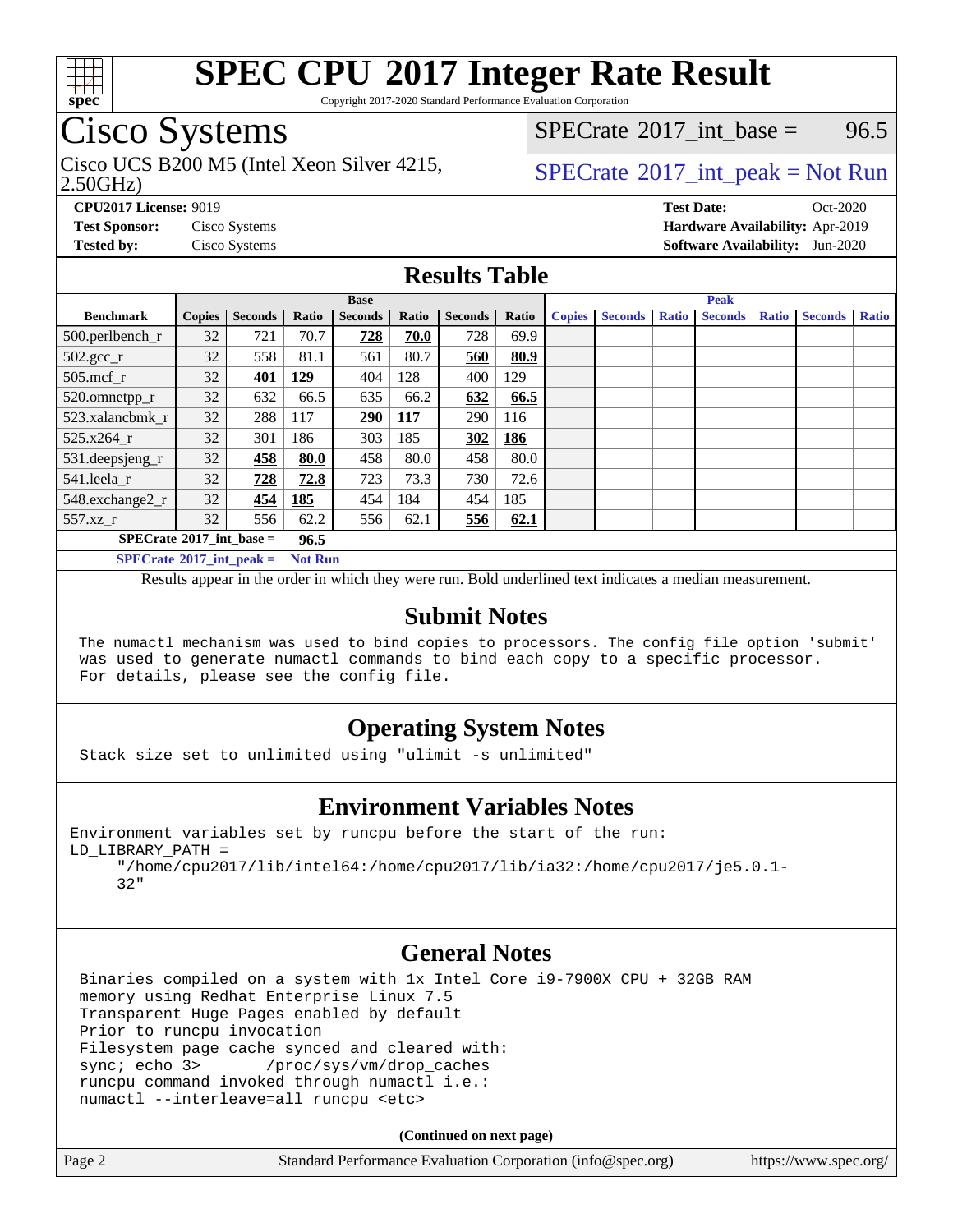

Copyright 2017-2020 Standard Performance Evaluation Corporation

# Cisco Systems

Cisco UCS B200 M5 (Intel Xeon Silver 4215,  $\vert$ [SPECrate](http://www.spec.org/auto/cpu2017/Docs/result-fields.html#SPECrate2017intpeak)®[2017\\_int\\_peak = N](http://www.spec.org/auto/cpu2017/Docs/result-fields.html#SPECrate2017intpeak)ot Run

[SPECrate](http://www.spec.org/auto/cpu2017/Docs/result-fields.html#SPECrate2017intbase)<sup>®</sup>2017 int base = 96.5

2.50GHz)

**[CPU2017 License:](http://www.spec.org/auto/cpu2017/Docs/result-fields.html#CPU2017License)** 9019 **[Test Date:](http://www.spec.org/auto/cpu2017/Docs/result-fields.html#TestDate)** Oct-2020 **[Test Sponsor:](http://www.spec.org/auto/cpu2017/Docs/result-fields.html#TestSponsor)** Cisco Systems **[Hardware Availability:](http://www.spec.org/auto/cpu2017/Docs/result-fields.html#HardwareAvailability)** Apr-2019 **[Tested by:](http://www.spec.org/auto/cpu2017/Docs/result-fields.html#Testedby)** Cisco Systems **[Software Availability:](http://www.spec.org/auto/cpu2017/Docs/result-fields.html#SoftwareAvailability)** Jun-2020

## **[General Notes \(Continued\)](http://www.spec.org/auto/cpu2017/Docs/result-fields.html#GeneralNotes)**

NA: The test sponsor attests, as of date of publication, that CVE-2017-5754 (Meltdown) is mitigated in the system as tested and documented. Yes: The test sponsor attests, as of date of publication, that CVE-2017-5753 (Spectre variant 1) is mitigated in the system as tested and documented. Yes: The test sponsor attests, as of date of publication, that CVE-2017-5715 (Spectre variant 2) is mitigated in the system as tested and documented.

## **[Platform Notes](http://www.spec.org/auto/cpu2017/Docs/result-fields.html#PlatformNotes)**

Page 3 Standard Performance Evaluation Corporation [\(info@spec.org\)](mailto:info@spec.org) <https://www.spec.org/> BIOS Settings: Intel HyperThreading Technology set to Enabled CPU performance set to Enterprise Power Performance Tuning set to OS Controls SNC set to Disabled IMC Interleaving set to Auto Patrol Scrub set to Disabled Sysinfo program /home/cpu2017/bin/sysinfo Rev: r6365 of 2019-08-21 295195f888a3d7edb1e6e46a485a0011 running on linux-hyoc Sat Oct 10 16:19:09 2020 SUT (System Under Test) info as seen by some common utilities. For more information on this section, see <https://www.spec.org/cpu2017/Docs/config.html#sysinfo> From /proc/cpuinfo model name : Intel(R) Xeon(R) Silver 4215 CPU @ 2.50GHz 2 "physical id"s (chips) 32 "processors" cores, siblings (Caution: counting these is hw and system dependent. The following excerpts from /proc/cpuinfo might not be reliable. Use with caution.) cpu cores : 8 siblings : 16 physical 0: cores 0 1 2 3 4 5 6 7 physical 1: cores 0 1 2 3 4 5 6 7 From lscpu: Architecture: x86\_64<br>
CPU op-mode(s): 32-bit, 64-bit CPU op-mode $(s)$ : Byte Order: Little Endian Address sizes: 46 bits physical, 48 bits virtual  $CPU(s):$  32 On-line CPU(s) list: 0-31 Thread(s) per core: 2 Core(s) per socket: 8 Socket(s): 2 **(Continued on next page)**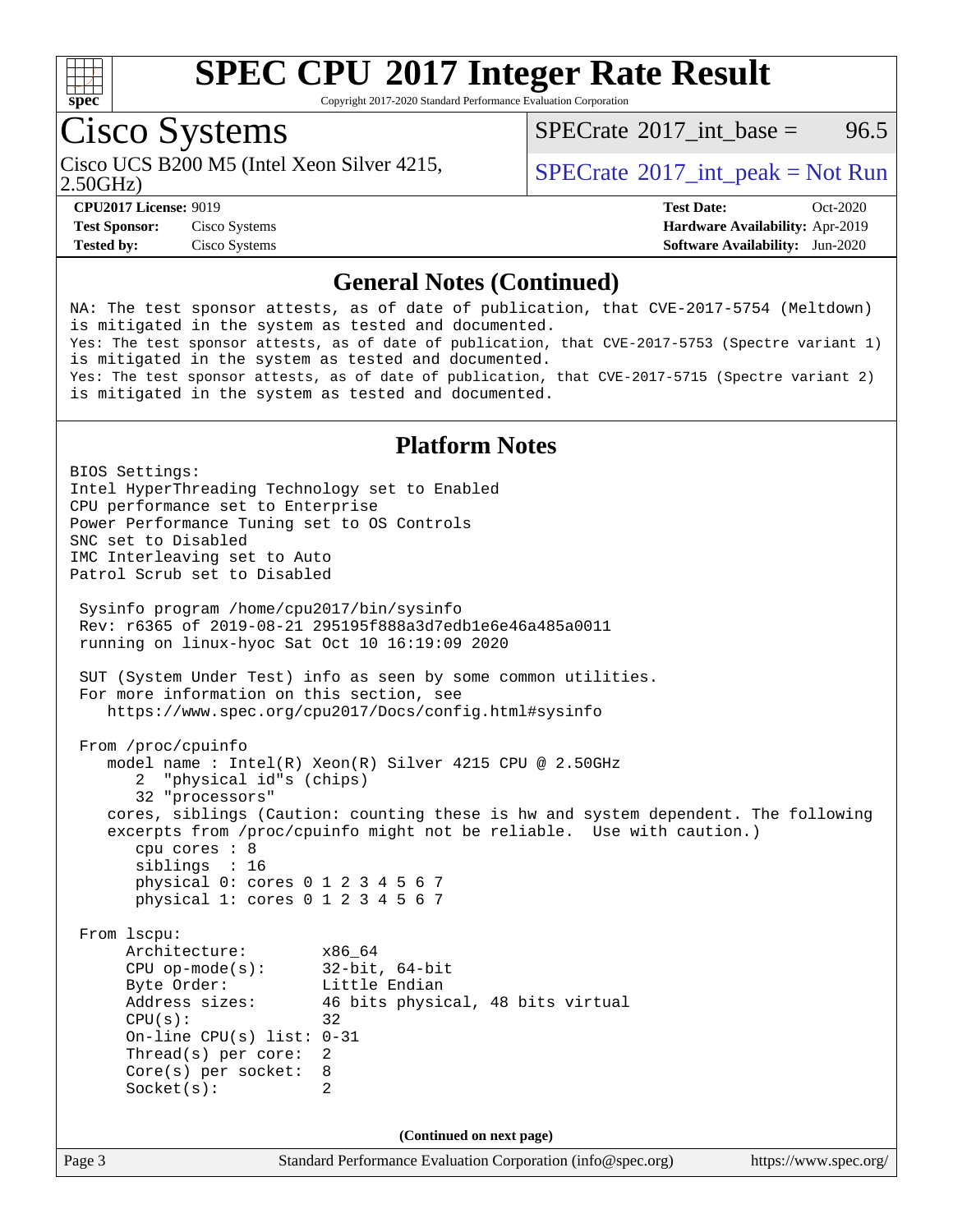

Copyright 2017-2020 Standard Performance Evaluation Corporation

# Cisco Systems

2.50GHz) Cisco UCS B200 M5 (Intel Xeon Silver 4215,  $\big|$  [SPECrate](http://www.spec.org/auto/cpu2017/Docs/result-fields.html#SPECrate2017intpeak)<sup>®</sup>[2017\\_int\\_peak = N](http://www.spec.org/auto/cpu2017/Docs/result-fields.html#SPECrate2017intpeak)ot Run 2.50GHz)

 $SPECTate@2017_int\_base = 96.5$ 

**[CPU2017 License:](http://www.spec.org/auto/cpu2017/Docs/result-fields.html#CPU2017License)** 9019 **[Test Date:](http://www.spec.org/auto/cpu2017/Docs/result-fields.html#TestDate)** Oct-2020 **[Test Sponsor:](http://www.spec.org/auto/cpu2017/Docs/result-fields.html#TestSponsor)** Cisco Systems **[Hardware Availability:](http://www.spec.org/auto/cpu2017/Docs/result-fields.html#HardwareAvailability)** Apr-2019 **[Tested by:](http://www.spec.org/auto/cpu2017/Docs/result-fields.html#Testedby)** Cisco Systems **[Software Availability:](http://www.spec.org/auto/cpu2017/Docs/result-fields.html#SoftwareAvailability)** Jun-2020

## **[Platform Notes \(Continued\)](http://www.spec.org/auto/cpu2017/Docs/result-fields.html#PlatformNotes)**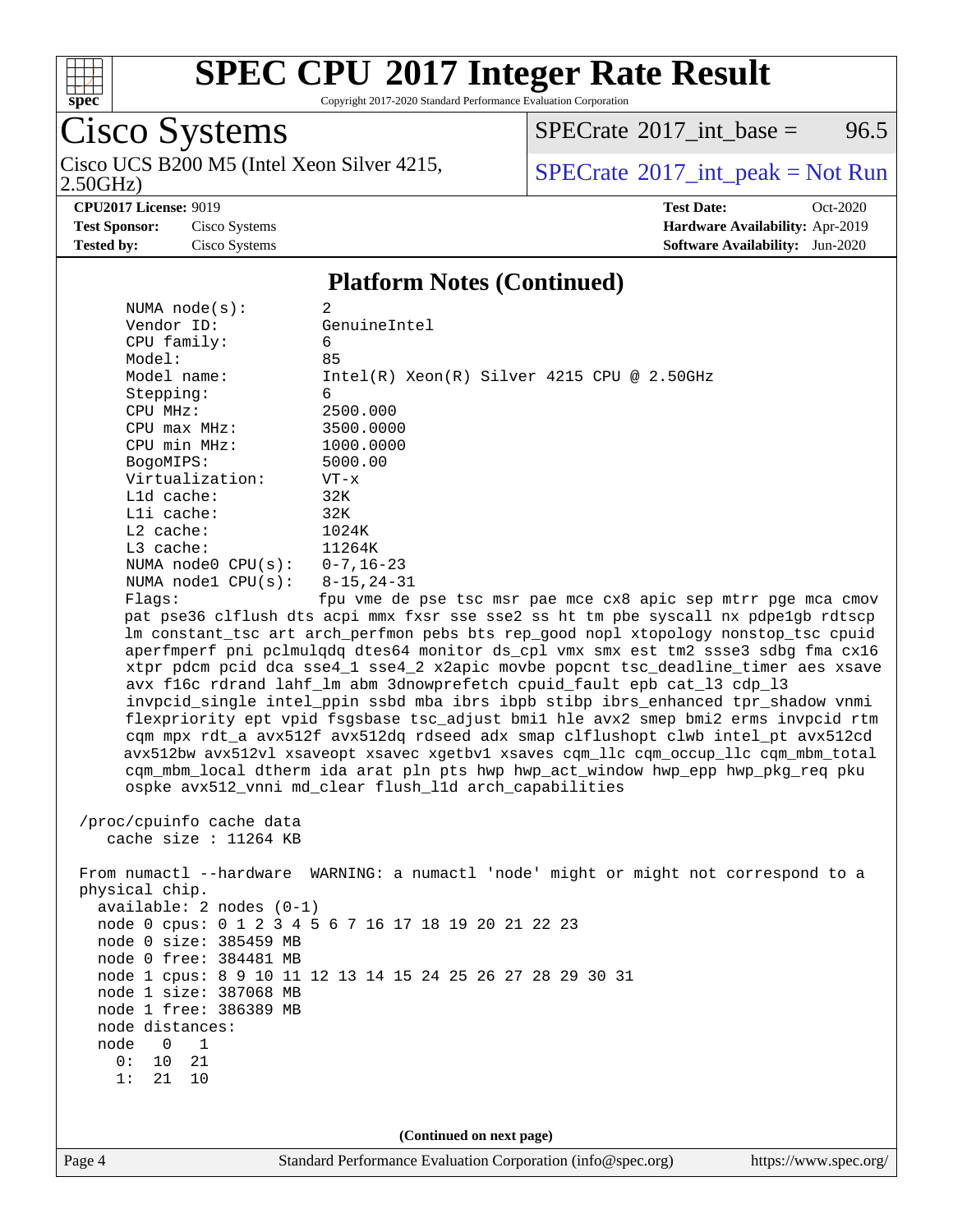

Copyright 2017-2020 Standard Performance Evaluation Corporation

# Cisco Systems

2.50GHz) Cisco UCS B200 M5 (Intel Xeon Silver 4215,  $\vert$ [SPECrate](http://www.spec.org/auto/cpu2017/Docs/result-fields.html#SPECrate2017intpeak)®[2017\\_int\\_peak = N](http://www.spec.org/auto/cpu2017/Docs/result-fields.html#SPECrate2017intpeak)ot Run

[SPECrate](http://www.spec.org/auto/cpu2017/Docs/result-fields.html#SPECrate2017intbase)<sup>®</sup>2017 int base = 96.5

**[Test Sponsor:](http://www.spec.org/auto/cpu2017/Docs/result-fields.html#TestSponsor)** Cisco Systems **[Hardware Availability:](http://www.spec.org/auto/cpu2017/Docs/result-fields.html#HardwareAvailability)** Apr-2019 **[Tested by:](http://www.spec.org/auto/cpu2017/Docs/result-fields.html#Testedby)** Cisco Systems **[Software Availability:](http://www.spec.org/auto/cpu2017/Docs/result-fields.html#SoftwareAvailability)** Jun-2020

**[CPU2017 License:](http://www.spec.org/auto/cpu2017/Docs/result-fields.html#CPU2017License)** 9019 **[Test Date:](http://www.spec.org/auto/cpu2017/Docs/result-fields.html#TestDate)** Oct-2020

## **[Platform Notes \(Continued\)](http://www.spec.org/auto/cpu2017/Docs/result-fields.html#PlatformNotes)**

 From /proc/meminfo MemTotal: 791068732 kB HugePages\_Total: 0 Hugepagesize: 2048 kB From /etc/\*release\* /etc/\*version\* os-release: NAME="SLES" VERSION="15-SP1" VERSION\_ID="15.1" PRETTY\_NAME="SUSE Linux Enterprise Server 15 SP1" ID="sles" ID\_LIKE="suse" ANSI\_COLOR="0;32" CPE\_NAME="cpe:/o:suse:sles:15:sp1" uname -a: Linux linux-hyoc 4.12.14-195-default #1 SMP Tue May 7 10:55:11 UTC 2019 (8fba516) x86\_64 x86\_64 x86\_64 GNU/Linux Kernel self-reported vulnerability status: CVE-2018-3620 (L1 Terminal Fault): Not affected Microarchitectural Data Sampling: Not affected CVE-2017-5754 (Meltdown): Not affected CVE-2018-3639 (Speculative Store Bypass): Mitigation: Speculative Store Bypass disabled via prctl and seccomp CVE-2017-5753 (Spectre variant 1): Mitigation: \_\_user pointer sanitization CVE-2017-5715 (Spectre variant 2): Mitigation: Enhanced IBRS, IBPB: conditional, RSB filling run-level 3 Oct 10 14:53 SPEC is set to: /home/cpu2017 Filesystem Type Size Used Avail Use% Mounted on /dev/nvme1n1p5 xfs 2.7T 21G 2.7T 1% /home From /sys/devices/virtual/dmi/id BIOS: Cisco Systems, Inc. B200M5.4.1.2a.0.0624200115 06/24/2020 Vendor: Cisco Systems Inc Product: UCSB-B200-M5 Serial: FCH21437BKN Additional information from dmidecode follows. WARNING: Use caution when you interpret this section. The 'dmidecode' program reads system data which is "intended to allow hardware to be accurately determined", but the intent may not be met, as there are frequent changes to hardware, firmware, and the "DMTF SMBIOS" standard. **(Continued on next page)**

Page 5 Standard Performance Evaluation Corporation [\(info@spec.org\)](mailto:info@spec.org) <https://www.spec.org/>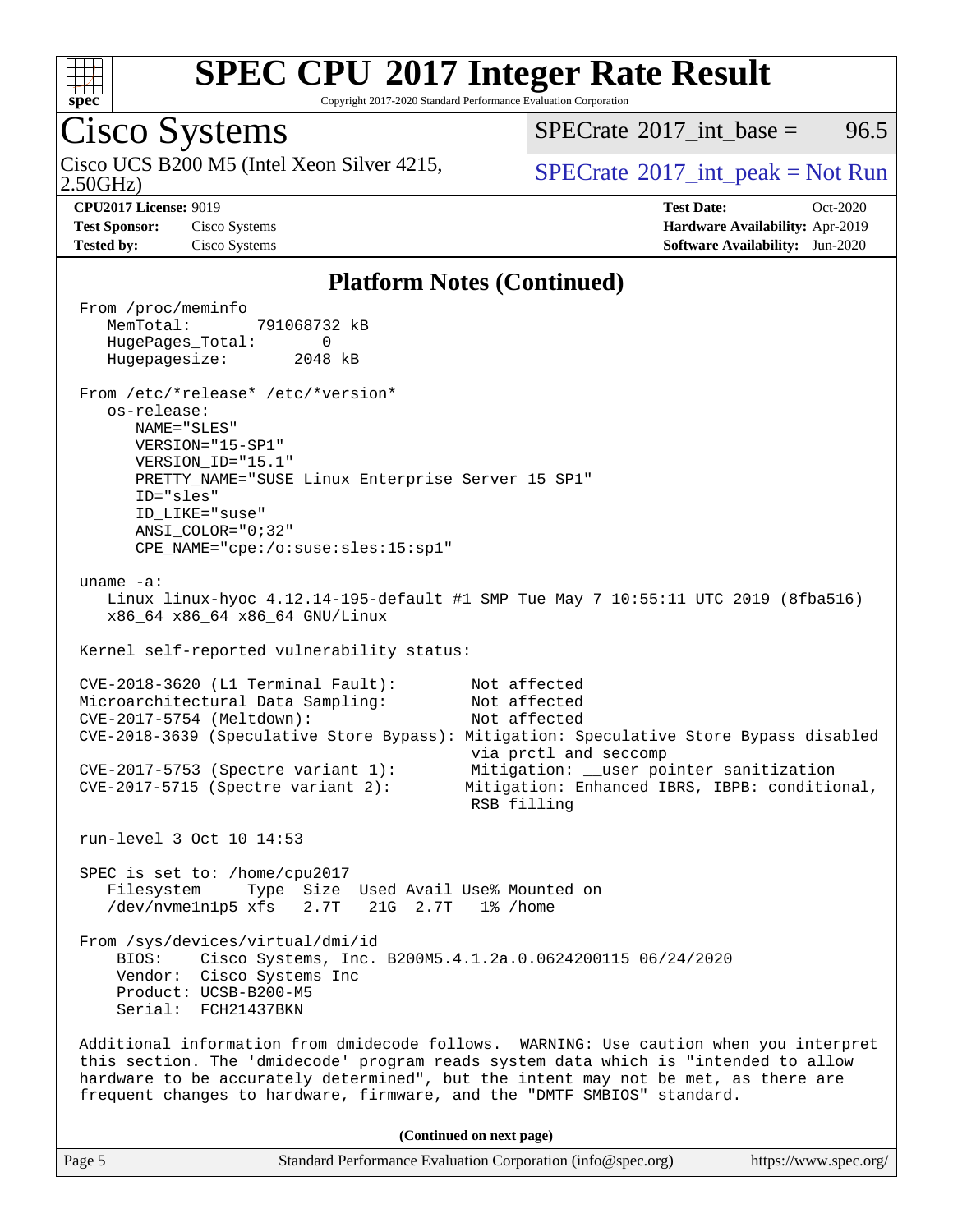

Copyright 2017-2020 Standard Performance Evaluation Corporation

# Cisco Systems

Cisco UCS B200 M5 (Intel Xeon Silver 4215,  $\vert$  [SPECrate](http://www.spec.org/auto/cpu2017/Docs/result-fields.html#SPECrate2017intpeak) 2017 int peak = Not Run

[SPECrate](http://www.spec.org/auto/cpu2017/Docs/result-fields.html#SPECrate2017intbase)<sup>®</sup>2017 int base = 96.5

2.50GHz)

**[Test Sponsor:](http://www.spec.org/auto/cpu2017/Docs/result-fields.html#TestSponsor)** Cisco Systems **[Hardware Availability:](http://www.spec.org/auto/cpu2017/Docs/result-fields.html#HardwareAvailability)** Apr-2019

**[CPU2017 License:](http://www.spec.org/auto/cpu2017/Docs/result-fields.html#CPU2017License)** 9019 **[Test Date:](http://www.spec.org/auto/cpu2017/Docs/result-fields.html#TestDate)** Oct-2020 **[Tested by:](http://www.spec.org/auto/cpu2017/Docs/result-fields.html#Testedby)** Cisco Systems **[Software Availability:](http://www.spec.org/auto/cpu2017/Docs/result-fields.html#SoftwareAvailability)** Jun-2020

## **[Platform Notes \(Continued\)](http://www.spec.org/auto/cpu2017/Docs/result-fields.html#PlatformNotes)**

 Memory: 24x 0xCE00 M393A4K40CB2-CVF 32 GB 2 rank 2933

(End of data from sysinfo program)

## **[Compiler Version Notes](http://www.spec.org/auto/cpu2017/Docs/result-fields.html#CompilerVersionNotes)**

============================================================================== C  $\vert$  500.perlbench\_r(base) 502.gcc\_r(base) 505.mcf\_r(base) | 525.x264  $r(base)$  557.xz  $r(base)$ ------------------------------------------------------------------------------ Intel(R) C Intel(R) 64 Compiler for applications running on Intel(R) 64, Version 19.0.4.227 Build 20190416 Copyright (C) 1985-2019 Intel Corporation. All rights reserved. ------------------------------------------------------------------------------ ============================================================================== C++ | 520.omnetpp\_r(base) 523.xalancbmk\_r(base) 531.deepsjeng\_r(base) | 541.leela\_r(base) ------------------------------------------------------------------------------ Intel(R) C++ Intel(R) 64 Compiler for applications running on Intel(R) 64, Version 19.0.4.227 Build 20190416 Copyright (C) 1985-2019 Intel Corporation. All rights reserved. ------------------------------------------------------------------------------ ============================================================================== Fortran | 548.exchange2\_r(base) ------------------------------------------------------------------------------ Intel(R) Fortran Intel(R) 64 Compiler for applications running on Intel(R) 64, Version 19.0.4.227 Build 20190416

Copyright (C) 1985-2019 Intel Corporation. All rights reserved. ------------------------------------------------------------------------------

## **[Base Compiler Invocation](http://www.spec.org/auto/cpu2017/Docs/result-fields.html#BaseCompilerInvocation)**

[C benchmarks](http://www.spec.org/auto/cpu2017/Docs/result-fields.html#Cbenchmarks):

[icc](http://www.spec.org/cpu2017/results/res2020q4/cpu2017-20201013-24197.flags.html#user_CCbase_intel_icc_66fc1ee009f7361af1fbd72ca7dcefbb700085f36577c54f309893dd4ec40d12360134090235512931783d35fd58c0460139e722d5067c5574d8eaf2b3e37e92)

[C++ benchmarks:](http://www.spec.org/auto/cpu2017/Docs/result-fields.html#CXXbenchmarks) [icpc](http://www.spec.org/cpu2017/results/res2020q4/cpu2017-20201013-24197.flags.html#user_CXXbase_intel_icpc_c510b6838c7f56d33e37e94d029a35b4a7bccf4766a728ee175e80a419847e808290a9b78be685c44ab727ea267ec2f070ec5dc83b407c0218cded6866a35d07)

[Fortran benchmarks](http://www.spec.org/auto/cpu2017/Docs/result-fields.html#Fortranbenchmarks): [ifort](http://www.spec.org/cpu2017/results/res2020q4/cpu2017-20201013-24197.flags.html#user_FCbase_intel_ifort_8111460550e3ca792625aed983ce982f94888b8b503583aa7ba2b8303487b4d8a21a13e7191a45c5fd58ff318f48f9492884d4413fa793fd88dd292cad7027ca)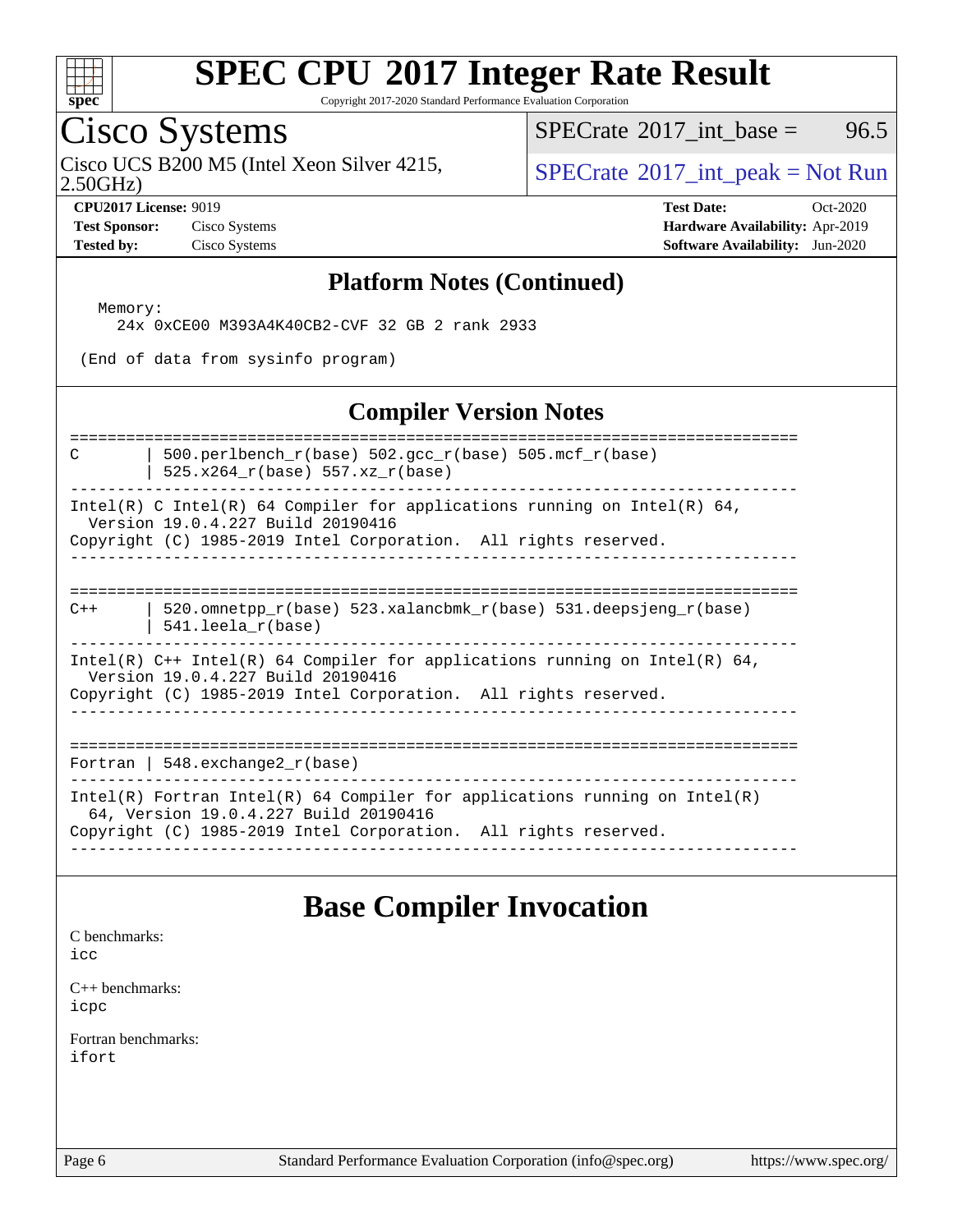

Copyright 2017-2020 Standard Performance Evaluation Corporation

# Cisco Systems

2.50GHz) Cisco UCS B200 M5 (Intel Xeon Silver 4215,  $\vert$ [SPECrate](http://www.spec.org/auto/cpu2017/Docs/result-fields.html#SPECrate2017intpeak)®[2017\\_int\\_peak = N](http://www.spec.org/auto/cpu2017/Docs/result-fields.html#SPECrate2017intpeak)ot Run

[SPECrate](http://www.spec.org/auto/cpu2017/Docs/result-fields.html#SPECrate2017intbase)<sup>®</sup>2017 int base = 96.5

**[CPU2017 License:](http://www.spec.org/auto/cpu2017/Docs/result-fields.html#CPU2017License)** 9019 **[Test Date:](http://www.spec.org/auto/cpu2017/Docs/result-fields.html#TestDate)** Oct-2020 **[Test Sponsor:](http://www.spec.org/auto/cpu2017/Docs/result-fields.html#TestSponsor)** Cisco Systems **[Hardware Availability:](http://www.spec.org/auto/cpu2017/Docs/result-fields.html#HardwareAvailability)** Apr-2019 **[Tested by:](http://www.spec.org/auto/cpu2017/Docs/result-fields.html#Testedby)** Cisco Systems **[Software Availability:](http://www.spec.org/auto/cpu2017/Docs/result-fields.html#SoftwareAvailability)** Jun-2020

# **[Base Portability Flags](http://www.spec.org/auto/cpu2017/Docs/result-fields.html#BasePortabilityFlags)**

 500.perlbench\_r: [-DSPEC\\_LP64](http://www.spec.org/cpu2017/results/res2020q4/cpu2017-20201013-24197.flags.html#b500.perlbench_r_basePORTABILITY_DSPEC_LP64) [-DSPEC\\_LINUX\\_X64](http://www.spec.org/cpu2017/results/res2020q4/cpu2017-20201013-24197.flags.html#b500.perlbench_r_baseCPORTABILITY_DSPEC_LINUX_X64) 502.gcc\_r: [-DSPEC\\_LP64](http://www.spec.org/cpu2017/results/res2020q4/cpu2017-20201013-24197.flags.html#suite_basePORTABILITY502_gcc_r_DSPEC_LP64) 505.mcf\_r: [-DSPEC\\_LP64](http://www.spec.org/cpu2017/results/res2020q4/cpu2017-20201013-24197.flags.html#suite_basePORTABILITY505_mcf_r_DSPEC_LP64) 520.omnetpp\_r: [-DSPEC\\_LP64](http://www.spec.org/cpu2017/results/res2020q4/cpu2017-20201013-24197.flags.html#suite_basePORTABILITY520_omnetpp_r_DSPEC_LP64) 523.xalancbmk\_r: [-DSPEC\\_LP64](http://www.spec.org/cpu2017/results/res2020q4/cpu2017-20201013-24197.flags.html#suite_basePORTABILITY523_xalancbmk_r_DSPEC_LP64) [-DSPEC\\_LINUX](http://www.spec.org/cpu2017/results/res2020q4/cpu2017-20201013-24197.flags.html#b523.xalancbmk_r_baseCXXPORTABILITY_DSPEC_LINUX) 525.x264\_r: [-DSPEC\\_LP64](http://www.spec.org/cpu2017/results/res2020q4/cpu2017-20201013-24197.flags.html#suite_basePORTABILITY525_x264_r_DSPEC_LP64) 531.deepsjeng\_r: [-DSPEC\\_LP64](http://www.spec.org/cpu2017/results/res2020q4/cpu2017-20201013-24197.flags.html#suite_basePORTABILITY531_deepsjeng_r_DSPEC_LP64) 541.leela\_r: [-DSPEC\\_LP64](http://www.spec.org/cpu2017/results/res2020q4/cpu2017-20201013-24197.flags.html#suite_basePORTABILITY541_leela_r_DSPEC_LP64) 548.exchange2\_r: [-DSPEC\\_LP64](http://www.spec.org/cpu2017/results/res2020q4/cpu2017-20201013-24197.flags.html#suite_basePORTABILITY548_exchange2_r_DSPEC_LP64) 557.xz\_r: [-DSPEC\\_LP64](http://www.spec.org/cpu2017/results/res2020q4/cpu2017-20201013-24197.flags.html#suite_basePORTABILITY557_xz_r_DSPEC_LP64)

# **[Base Optimization Flags](http://www.spec.org/auto/cpu2017/Docs/result-fields.html#BaseOptimizationFlags)**

### [C benchmarks](http://www.spec.org/auto/cpu2017/Docs/result-fields.html#Cbenchmarks):

[-m64](http://www.spec.org/cpu2017/results/res2020q4/cpu2017-20201013-24197.flags.html#user_CCbase_m64-icc) [-std=c11](http://www.spec.org/cpu2017/results/res2020q4/cpu2017-20201013-24197.flags.html#user_CCbase_std-icc-std_0e1c27790398a4642dfca32ffe6c27b5796f9c2d2676156f2e42c9c44eaad0c049b1cdb667a270c34d979996257aeb8fc440bfb01818dbc9357bd9d174cb8524) [-Wl,-z,muldefs](http://www.spec.org/cpu2017/results/res2020q4/cpu2017-20201013-24197.flags.html#user_CCbase_link_force_multiple1_b4cbdb97b34bdee9ceefcfe54f4c8ea74255f0b02a4b23e853cdb0e18eb4525ac79b5a88067c842dd0ee6996c24547a27a4b99331201badda8798ef8a743f577) [-xCORE-AVX512](http://www.spec.org/cpu2017/results/res2020q4/cpu2017-20201013-24197.flags.html#user_CCbase_f-xCORE-AVX512) [-ipo](http://www.spec.org/cpu2017/results/res2020q4/cpu2017-20201013-24197.flags.html#user_CCbase_f-ipo) [-O3](http://www.spec.org/cpu2017/results/res2020q4/cpu2017-20201013-24197.flags.html#user_CCbase_f-O3) [-no-prec-div](http://www.spec.org/cpu2017/results/res2020q4/cpu2017-20201013-24197.flags.html#user_CCbase_f-no-prec-div) [-qopt-mem-layout-trans=4](http://www.spec.org/cpu2017/results/res2020q4/cpu2017-20201013-24197.flags.html#user_CCbase_f-qopt-mem-layout-trans_fa39e755916c150a61361b7846f310bcdf6f04e385ef281cadf3647acec3f0ae266d1a1d22d972a7087a248fd4e6ca390a3634700869573d231a252c784941a8) [-L/usr/local/IntelCompiler19/compilers\\_and\\_libraries\\_2019.4.227/linux/compiler/lib/intel64](http://www.spec.org/cpu2017/results/res2020q4/cpu2017-20201013-24197.flags.html#user_CCbase_linkpath_0ffe0cb02c68ef1b443a077c7888c10c67ca0d1dd7138472156f06a085bbad385f78d49618ad55dca9db3b1608e84afc2f69b4003b1d1ca498a9fc1462ccefda) [-lqkmalloc](http://www.spec.org/cpu2017/results/res2020q4/cpu2017-20201013-24197.flags.html#user_CCbase_qkmalloc_link_lib_79a818439969f771c6bc311cfd333c00fc099dad35c030f5aab9dda831713d2015205805422f83de8875488a2991c0a156aaa600e1f9138f8fc37004abc96dc5)

## [C++ benchmarks](http://www.spec.org/auto/cpu2017/Docs/result-fields.html#CXXbenchmarks):

[-m64](http://www.spec.org/cpu2017/results/res2020q4/cpu2017-20201013-24197.flags.html#user_CXXbase_m64-icc) [-Wl,-z,muldefs](http://www.spec.org/cpu2017/results/res2020q4/cpu2017-20201013-24197.flags.html#user_CXXbase_link_force_multiple1_b4cbdb97b34bdee9ceefcfe54f4c8ea74255f0b02a4b23e853cdb0e18eb4525ac79b5a88067c842dd0ee6996c24547a27a4b99331201badda8798ef8a743f577) [-xCORE-AVX512](http://www.spec.org/cpu2017/results/res2020q4/cpu2017-20201013-24197.flags.html#user_CXXbase_f-xCORE-AVX512) [-ipo](http://www.spec.org/cpu2017/results/res2020q4/cpu2017-20201013-24197.flags.html#user_CXXbase_f-ipo) [-O3](http://www.spec.org/cpu2017/results/res2020q4/cpu2017-20201013-24197.flags.html#user_CXXbase_f-O3) [-no-prec-div](http://www.spec.org/cpu2017/results/res2020q4/cpu2017-20201013-24197.flags.html#user_CXXbase_f-no-prec-div)

[-qopt-mem-layout-trans=4](http://www.spec.org/cpu2017/results/res2020q4/cpu2017-20201013-24197.flags.html#user_CXXbase_f-qopt-mem-layout-trans_fa39e755916c150a61361b7846f310bcdf6f04e385ef281cadf3647acec3f0ae266d1a1d22d972a7087a248fd4e6ca390a3634700869573d231a252c784941a8)

[-L/usr/local/IntelCompiler19/compilers\\_and\\_libraries\\_2019.4.227/linux/compiler/lib/intel64](http://www.spec.org/cpu2017/results/res2020q4/cpu2017-20201013-24197.flags.html#user_CXXbase_linkpath_0ffe0cb02c68ef1b443a077c7888c10c67ca0d1dd7138472156f06a085bbad385f78d49618ad55dca9db3b1608e84afc2f69b4003b1d1ca498a9fc1462ccefda) [-lqkmalloc](http://www.spec.org/cpu2017/results/res2020q4/cpu2017-20201013-24197.flags.html#user_CXXbase_qkmalloc_link_lib_79a818439969f771c6bc311cfd333c00fc099dad35c030f5aab9dda831713d2015205805422f83de8875488a2991c0a156aaa600e1f9138f8fc37004abc96dc5)

## [Fortran benchmarks](http://www.spec.org/auto/cpu2017/Docs/result-fields.html#Fortranbenchmarks):

[-m64](http://www.spec.org/cpu2017/results/res2020q4/cpu2017-20201013-24197.flags.html#user_FCbase_m64-icc) [-Wl,-z,muldefs](http://www.spec.org/cpu2017/results/res2020q4/cpu2017-20201013-24197.flags.html#user_FCbase_link_force_multiple1_b4cbdb97b34bdee9ceefcfe54f4c8ea74255f0b02a4b23e853cdb0e18eb4525ac79b5a88067c842dd0ee6996c24547a27a4b99331201badda8798ef8a743f577) [-xCORE-AVX512](http://www.spec.org/cpu2017/results/res2020q4/cpu2017-20201013-24197.flags.html#user_FCbase_f-xCORE-AVX512) [-ipo](http://www.spec.org/cpu2017/results/res2020q4/cpu2017-20201013-24197.flags.html#user_FCbase_f-ipo) [-O3](http://www.spec.org/cpu2017/results/res2020q4/cpu2017-20201013-24197.flags.html#user_FCbase_f-O3) [-no-prec-div](http://www.spec.org/cpu2017/results/res2020q4/cpu2017-20201013-24197.flags.html#user_FCbase_f-no-prec-div) [-qopt-mem-layout-trans=4](http://www.spec.org/cpu2017/results/res2020q4/cpu2017-20201013-24197.flags.html#user_FCbase_f-qopt-mem-layout-trans_fa39e755916c150a61361b7846f310bcdf6f04e385ef281cadf3647acec3f0ae266d1a1d22d972a7087a248fd4e6ca390a3634700869573d231a252c784941a8) [-nostandard-realloc-lhs](http://www.spec.org/cpu2017/results/res2020q4/cpu2017-20201013-24197.flags.html#user_FCbase_f_2003_std_realloc_82b4557e90729c0f113870c07e44d33d6f5a304b4f63d4c15d2d0f1fab99f5daaed73bdb9275d9ae411527f28b936061aa8b9c8f2d63842963b95c9dd6426b8a) [-align array32byte](http://www.spec.org/cpu2017/results/res2020q4/cpu2017-20201013-24197.flags.html#user_FCbase_align_array32byte_b982fe038af199962ba9a80c053b8342c548c85b40b8e86eb3cc33dee0d7986a4af373ac2d51c3f7cf710a18d62fdce2948f201cd044323541f22fc0fffc51b6) [-L/usr/local/IntelCompiler19/compilers\\_and\\_libraries\\_2019.4.227/linux/compiler/lib/intel64](http://www.spec.org/cpu2017/results/res2020q4/cpu2017-20201013-24197.flags.html#user_FCbase_linkpath_0ffe0cb02c68ef1b443a077c7888c10c67ca0d1dd7138472156f06a085bbad385f78d49618ad55dca9db3b1608e84afc2f69b4003b1d1ca498a9fc1462ccefda) [-lqkmalloc](http://www.spec.org/cpu2017/results/res2020q4/cpu2017-20201013-24197.flags.html#user_FCbase_qkmalloc_link_lib_79a818439969f771c6bc311cfd333c00fc099dad35c030f5aab9dda831713d2015205805422f83de8875488a2991c0a156aaa600e1f9138f8fc37004abc96dc5)

[The flags files that were used to format this result can be browsed at](tmsearch) [http://www.spec.org/cpu2017/flags/Intel-ic19.1u1-official-linux64\\_revA.html](http://www.spec.org/cpu2017/flags/Intel-ic19.1u1-official-linux64_revA.html) <http://www.spec.org/cpu2017/flags/Cisco-Platform-Settings-V1.2-revN.html>

[You can also download the XML flags sources by saving the following links:](tmsearch) [http://www.spec.org/cpu2017/flags/Intel-ic19.1u1-official-linux64\\_revA.xml](http://www.spec.org/cpu2017/flags/Intel-ic19.1u1-official-linux64_revA.xml) <http://www.spec.org/cpu2017/flags/Cisco-Platform-Settings-V1.2-revN.xml>